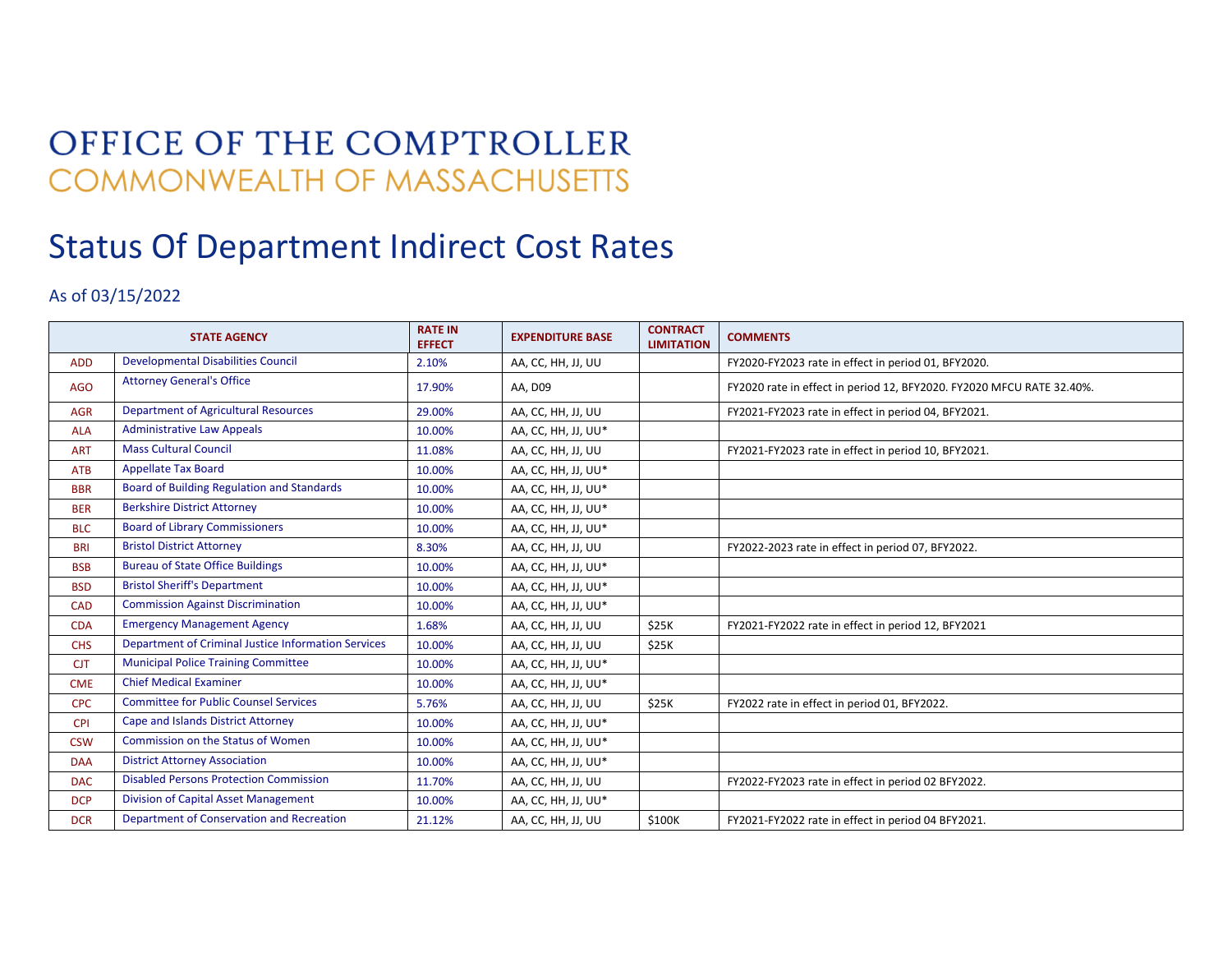| <b>DFS</b>         | <b>Department of Fire Services</b>                                                        | 20.10%            | AA, CC, HH, JJ, UU  | \$25K  | FY2022 rate in effect in period 01, BFY2022.                                                       |
|--------------------|-------------------------------------------------------------------------------------------|-------------------|---------------------|--------|----------------------------------------------------------------------------------------------------|
| <b>DMH</b>         | <b>Department of Mental Health</b>                                                        | 16.90%            | AA-LL, UU, EXCL.KK  |        | FY2022-FY2023 rate in effect in period 02, BFY2022.                                                |
| <b>DMR</b>         | <b>Department of Developmental Services</b>                                               | 14.20%            | AA-LL, UU, EXCL.KK  | \$250K | FY2022 rate in effect in period 02, BFY2022.                                                       |
| <b>DOB</b>         | <b>Division of Banks</b>                                                                  | 10.00%            | AA, CC, HH, JJ, UU* |        |                                                                                                    |
| <b>DOC</b>         | <b>Department of Correction</b>                                                           | 4.99%             | AA-MM, UU, EXCL.KK  | \$25K  | FY2022 rate in effect in period 01, BFY2022.                                                       |
| <b>DOE</b>         | Department of Elementary and Secondary Education                                          | 19.50%, 8.20%     | AA-LL, UU*, EXCL.KK | \$25K  | FY2017 RATES IN EFFECT IN PERIOD 01, BFY2017.                                                      |
| <b>DOI</b>         | <b>Division of Insurance</b>                                                              | 7.90%             | AA, CC, HH, JJ, UU  |        | FY2021-FY2022 rate in effect in period 07, BFY2021. RATE APPROVED THRU FY2022.                     |
| <b>DOR</b>         | <b>Department of Revenue</b>                                                              | 13.30%            | AA                  |        | FY2020 rate in effect in period 10, BFY2021.                                                       |
| <b>DOT</b>         | Massachusetts Department of Transportation                                                | 0.81%             | AA, D09             |        | FY2021-FY2022 went into interim effect July 21, 2020 until we received approved rate<br>11/10/2020 |
| <b>DPH</b>         | Department of Public Health                                                               | 12.76%            | AA                  |        | FY2021-FY2022 rate in effect in period 06, BFY2021, approved thru FY2022.                          |
| <b>DPS</b>         | <b>Department of Public Safety</b>                                                        | 10.00%            | AA, CC, HH, JJ, UU* |        |                                                                                                    |
| <b>DPU</b>         | <b>Department of Public Utilities</b>                                                     | 3.75%             | AA, CC, HH, JJ, UU  |        | FY2021-FY2022 rate in effect in period 03, BFY2021.                                                |
| <b>DYS</b>         | <b>Department of Youth Services</b>                                                       | 22.71%            | AA-LL, UU, EXCL.KK  | \$25K  | FY2022 rate in effect in period 01, BFY2022.                                                       |
| EAS                | <b>Eastern District Attorney</b>                                                          | 10.00%            | AA, CC, HH, JJ, UU* |        |                                                                                                    |
| <b>EDU</b>         | <b>Executive Office of Education</b>                                                      | 10.00%            | AA-LL, UU, EXCL.KK  | \$25K  |                                                                                                    |
| <b>EEC</b>         | Department of Early Education and Care                                                    | 19.40%,<br>15.90% | AA-LL, UU, EXCL.KK  | \$25K  | FY2020-FY2022 rate in effect in period 10, BFY2020. Rate approved through FY2022                   |
| <b>EED</b>         | <b>Executive Office of Housing and Economic</b><br>Development                            | 10.00%            | AA, CC, HH, JJ, UU* |        |                                                                                                    |
| <b>ENE</b>         | <b>Department of Energy Resources</b>                                                     | 20.75%            | AA, CC, HH, JJ, UU  |        | FY2021-FY2022 rate in effect in period 01, BFY2021.                                                |
| <b>ENV</b>         | <b>Executive Office of Energy and Environmental Affairs</b>                               | 14.04%            | AA, CC, HH, JJ, UU  |        | FY2022-FY2023 rate in effect in period 01, BFY2022.                                                |
| <b>EOL</b>         | <b>Executive Office of Labor and Workforce Development</b>                                | 3.29%             | AA                  |        | FY2021 rate in effect in period 08, BFY2021.                                                       |
| <b>EPS</b>         | <b>Executive Office of Public Safety and Security</b>                                     | 20.07%            | AA, CC, HH, JJ, UU  | \$25K  | FY2022 rate in effect in period 01, BFY2022.                                                       |
| EQE                | <b>Department of Environmental Protection</b>                                             | 12.12%            | AA, D09             |        | FY2022 rate in effect in period 08, BFY2022. 12.12%. RATE agreed upon with ANF.                    |
| FWE:<br><b>DFW</b> | Department of Fish and Game:<br>Division of Fisheries and Wildlife                        | 24.79%            | AA, CC, HH, JJ, UU  |        | FY2022-FY2023 rate in effect in period 06, BFY2022.                                                |
| FWE:<br><b>DMF</b> | Department of Fish and Game:<br><b>Division of Marine Fisheries</b>                       | 24.79%            | AA, CC, HH, JJ, UU  |        | FY2022-FY2023 rate in effect in period 06, BFY2022.                                                |
| FWE:<br><b>RIV</b> | Department of Fish and Game:<br><b>Division of Natural Resource Conservation Services</b> | 24.79%            | AA, CC, HH, JJ, UU  |        | FY2022-FY2023 rate in effect in period 06, BFY2022.                                                |
| <b>GIC</b>         | <b>Group Insurance Commission</b>                                                         | 10.00%            | AA, CC, HH, JJ, UU* |        |                                                                                                    |
| <b>HCF</b>         | <b>Health Care Finance and Policy</b>                                                     | 10.00%            | AA, CC, HH, JJ, UU* |        |                                                                                                    |
| <b>HSD</b>         | Hampshire Sheriff's Department                                                            | 10.00%            | AA, CC, HH, JJ, UU* |        |                                                                                                    |
| <b>HST</b>         | <b>State Retiree Benefits Trust Fund Board</b>                                            | 10.00%            | AA, CC, HH, JJ, UU* |        |                                                                                                    |
| <b>IGO</b>         | Office of the Inspector General                                                           | 10.00%            | AA, CC, HH, JJ, UU* |        |                                                                                                    |
| <b>ITD</b>         | <b>Executive Office of Technology Services and Security</b>                               | 10.00%            | AA, CC, HH, JJ, UU* |        |                                                                                                    |
| <b>LIB</b>         | <b>George Fingold Library</b>                                                             | 10.00%            | AA, CC, HH, JJ, UU* |        |                                                                                                    |
| <b>MCB</b>         | Massachusetts Commission for the Blind                                                    | 14.40%,10.80%     | AA                  |        | FY2020-FY2022 rate in effect in period 12, BFY2020.                                                |
| <b>MCD</b>         | Commission for the Deaf and Hard of Hearing                                               | 10.00%            | AA, CC, HH, JJ, UU* |        |                                                                                                    |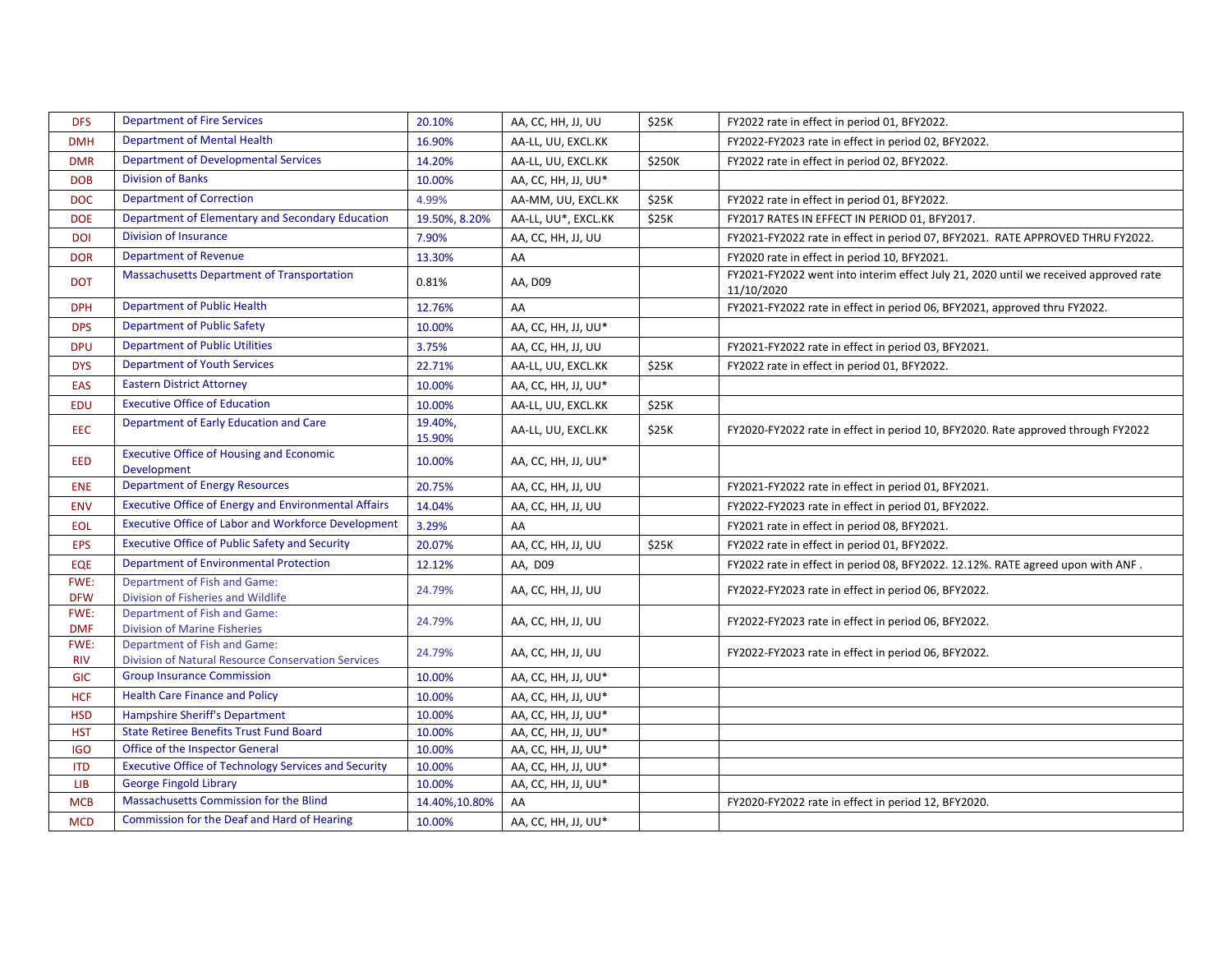| MHC/SEC    | Massachusetts<br><b>Historical Commission/Securities Division</b> | 23.33%        | AA, CC, HH, JJ, UU        |       | FY2022 rate in effect in period 01, BFY2022.        |
|------------|-------------------------------------------------------------------|---------------|---------------------------|-------|-----------------------------------------------------|
| <b>MHL</b> | <b>Mental Health Legal Advisors</b>                               | 10.00%        | AA, CC, HH, JJ, UU*       |       |                                                     |
| <b>MID</b> | <b>Middle District Attorney</b>                                   | 14.88%        | AA, CC, HH, JJ, UU        |       | FY2022 rate in effect in period 05, BFY2022.        |
| <b>MIL</b> | <b>Military Division</b>                                          | 10.00%        | AA, CC, HH, JJ, UU*       |       |                                                     |
| <b>MMP</b> | <b>Massachusetts Marketing Partnership</b>                        | 6.20%         | AA, CC, HH, JJ, UU        |       | FY2021-FY2022 rate in effect in period 09, BFY2021. |
| <b>MRC</b> | <b>Massachusetts Rehabilitation Commission</b>                    | 7.40%,4.60%   | AA                        |       | FY2022-FY2024 rate in effect in period 02, BFY2022. |
| <b>NFK</b> | <b>Norfolk District Attorney</b>                                  | 10.00%        | AA, CC, HH, JJ, UU*       |       |                                                     |
| <b>NOR</b> | Middlesex (Northern) District Attorney                            | 10.00%        | AA, CC, HH, JJ, UU*       |       |                                                     |
| <b>NSD</b> | <b>Nantucket Sheriff's Department</b>                             | 10.00%        | AA, CC, HH, JJ, UU*       |       |                                                     |
| <b>NWD</b> | Northwestern District Attorney                                    | 6.88%         | AA, CC, HH, JJ, UU        | \$25K | FY2022 rate in effect in period 01, BFY2022.        |
| <b>OHA</b> | Massachusetts Office on Disability                                | 26.90%        | AA-LL AND UU, EXCL.<br>КK | \$25K | FY2020-FY2022 rate in effect in period 02, BFY2021. |
| ORI        | Office for Refugees and Immigrants                                | 11.55%        | AA, CC, HH, JJ, UU        |       | FY2021-FY2022 rate in effect in period 07, BFY2021. |
| <b>OSD</b> | <b>Operational Services Division</b>                              | 10.00%        | AA, CC, HH, JJ, UU*       |       |                                                     |
| <b>PAR</b> | <b>Parole Board</b>                                               | 18.68%        | AA, CC, HH, JJ, UU*       |       | FY2022 rate in effect in period 01, BFY2022.        |
| <b>PER</b> | <b>Public Employee Retirement Administration</b>                  | 10.00%        | AA, CC, HH, JJ, UU*       |       |                                                     |
| PLY        | <b>Plymouth District Attorney</b>                                 | 20.01%        | AA, CC, HH, JJ, UU        | \$25K | FY2022 rate in effect in period 01, BFY2022.        |
| POL        | <b>Department of State Police</b>                                 | 17.55%        | AA                        |       | FY2022 rate in effect in period 01, BFY2022.        |
| <b>REG</b> | Division of Professional Licensure                                | 10.00%        | AA, CC, HH, JJ, UU*       |       |                                                     |
| <b>RGT</b> | <b>Department of Higher Education</b>                             | 16.20%, 5.60% | AA-LL, UU, EXCL.KK        | \$25K | FY2022 rate in effect in period 03, BFY2022.        |
| <b>SAO</b> | <b>State Auditor's Office</b>                                     | 10.00%        | AA, CC, HH, JJ, UU*       |       |                                                     |
| <b>SCA</b> | Office of Consumer Affairs and Business Regulation                | 10.00%        | AA, CC, HH, JJ, UU*       |       |                                                     |
| <b>SDA</b> | <b>Sheriffs Departments Association</b>                           | 10.00%        | AA, CC, HH, JJ, UU*       |       |                                                     |
| <b>SDB</b> | <b>Berkshire Sheriff's Department</b>                             | 10.00%        | AA, CC, HH, JJ, UU*       |       |                                                     |
| <b>SDC</b> | <b>Barnstable Sheriff's Department</b>                            | 4.54%         | AA, CC, HH, JJ, UU        | \$25K | FY2022 rate in effect in period 01, BFY2022.        |
| <b>SDD</b> | <b>Duke Sheriff's Department</b>                                  | 10.00%        | AA, CC, HH, JJ, UU*       |       |                                                     |
| <b>SDE</b> | <b>Essex Sheriff's Department</b>                                 | 3.89%         | AA, CC, HH, JJ, UU        |       | FY2022 rate in effect in period 01, BFY2022.        |
| <b>SDF</b> | <b>Franklin Sheriff's Department</b>                              | 7.04%         | AA, CC, HH, JJ, UU        | \$25K | FY2022 rate in effect in period 01, BFY2022.        |
| <b>SDH</b> | Hampden Sheriff's Department                                      | 10.00%        | AA, CC, HH, JJ, UU*       |       |                                                     |
| <b>SDM</b> | <b>Middlesex Sheriff's Department</b>                             | 13.29%        | AA, CC, HH, JJ, UU        | \$25K | FY2022 rate in effect in period 01, BFY2022.        |
| <b>SDN</b> | <b>Norfolk Sheriff's Department</b>                               | 5.55%         | AA, CC, HH, JJ, UU        | \$25K | FY2022 rate in effect in period 01, BFY2022.        |
| <b>SDP</b> | <b>Plymouth Sheriff's Department</b>                              | 10.00%        | AA, CC, HH, JJ, UU*       |       |                                                     |
| <b>SDS</b> | <b>Suffolk Sheriff's Department</b>                               | 10.00%        | AA, CC, HH, JJ, UU*       |       |                                                     |
| <b>SDW</b> | <b>Worcester Sheriff's Department</b>                             | 16.26%        | AA, CC, HH, JJ, UU        | \$25K | FY2022 rate in effect in period 01, BFY2022.        |
| <b>SEA</b> | Department of Business and Technology                             | 10.00%        | AA, CC, HH, JJ, UU*       |       |                                                     |
| <b>SEC</b> | Secretary of the Commonwealth                                     | 10.00%        | AA, CC, HH, JJ, UU*       |       |                                                     |
| <b>SJC</b> | <b>Supreme Judicial Court</b>                                     | 3.90%         | AA, CC, HH, JJ, UU        |       | FY2022-FY2023 rate in effect in period 01, BFY2022. |